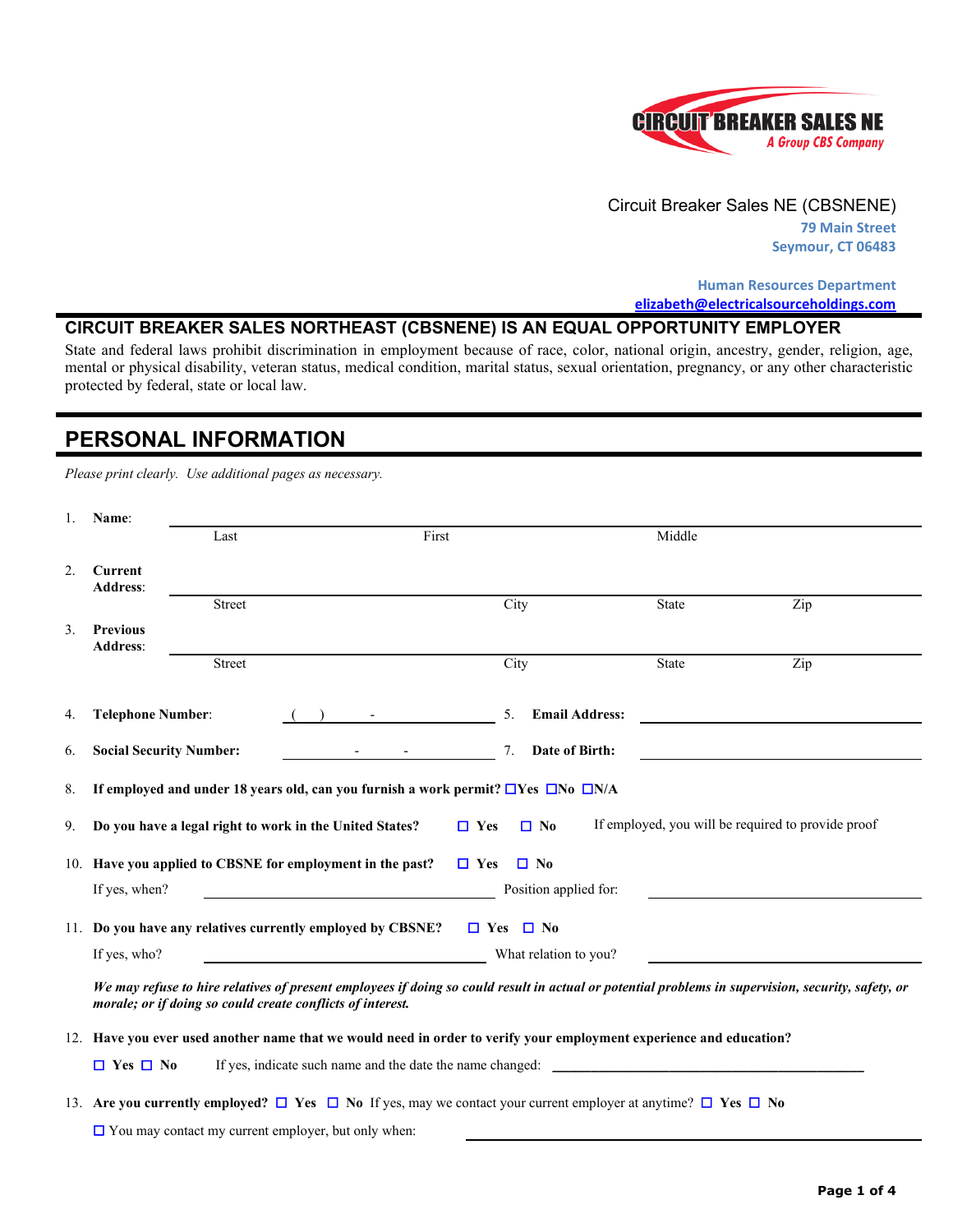### **POSITION**

| 1. | Position for which you are applying:          |                                                                                                                 |                                        |                                                                                                                                                                                                                                      |                         |                      |  |
|----|-----------------------------------------------|-----------------------------------------------------------------------------------------------------------------|----------------------------------------|--------------------------------------------------------------------------------------------------------------------------------------------------------------------------------------------------------------------------------------|-------------------------|----------------------|--|
|    |                                               |                                                                                                                 | First Choice                           |                                                                                                                                                                                                                                      | Second Choice           |                      |  |
| 2. | Salary/wage desired:                          |                                                                                                                 |                                        |                                                                                                                                                                                                                                      |                         |                      |  |
| 3. | Work availability:                            | $\Box$ Full-Time                                                                                                | $\Box$ Part-Time                       |                                                                                                                                                                                                                                      | Temporary<br>$\Box$     | $\Box$ On-Call       |  |
|    |                                               | $\Box$ Evenings                                                                                                 | $\Box$ Weekends                        |                                                                                                                                                                                                                                      | $\Box$ Overtime         | $\Box$ Split Shift   |  |
|    |                                               | $\Box$ Other:                                                                                                   |                                        |                                                                                                                                                                                                                                      |                         |                      |  |
| 4. | When would you be available to start working? |                                                                                                                 |                                        |                                                                                                                                                                                                                                      |                         |                      |  |
| 5. |                                               | How did you hear about the job opportunity for which you are applying?                                          |                                        |                                                                                                                                                                                                                                      |                         |                      |  |
|    | $\Box$ A Current Employee                     | $\Box$ Staffing Agency                                                                                          | $\Box$ Online posting (please specify) |                                                                                                                                                                                                                                      |                         |                      |  |
|    | Friend/Relative<br>n.                         | $\Box$ Employer's Website                                                                                       | $\Box$ Member                          | $\Box$ Other:                                                                                                                                                                                                                        |                         |                      |  |
| 6. |                                               | If the position for which you are applying requires the use of a vehicle, do you have a valid driver's license? |                                        |                                                                                                                                                                                                                                      |                         | $\Box$ Yes $\Box$ No |  |
|    | License #:                                    |                                                                                                                 | Class: State:                          | <u>and the state of the state of the state of the state of the state of the state of the state of the state of the state of the state of the state of the state of the state of the state of the state of the state of the state</u> | <b>Expiration Date:</b> |                      |  |
| 7. |                                               | Have you been given a job description, or have the requirements of the job been explained to you?               |                                        |                                                                                                                                                                                                                                      |                         | $\Box$ Yes $\Box$ No |  |
|    | Do you understand these requirements?         | $\Box$ Yes $\Box$ No                                                                                            |                                        |                                                                                                                                                                                                                                      |                         |                      |  |
|    |                                               |                                                                                                                 |                                        |                                                                                                                                                                                                                                      |                         |                      |  |

- 8. **Can you perform any or all of the job functions, either with or without reasonable accommodation?** ☐ **Yes** ☐ **No** ☐ **I don't know (Note: We comply with the ADA and consider reasonable accommodation measures that may be necessary for eligible applicants/employees to perform essential functions. Dependent upon job requirements, hire may be subject to passing a medical examination, and to skill and agility tests.)**
- 9. **Can you meet the attendance standard of our company, which requires all employees to report for work on time for all scheduled days or shifts?** ☐ **Yes** ☐ **No**

## **SPECIAL SKILLS AND TRAINING**

1. **Describe specialized training, apprenticeships, skills or research:**

2. **List current professional certifications and/or licenses, if any, and where registered:**

3. **Office/business equipment and software qualified or trained to use:**

| 4. | Check special skills or training:                             |                                                  |                         | <b>Please Check Software and List Programs</b> |                              |
|----|---------------------------------------------------------------|--------------------------------------------------|-------------------------|------------------------------------------------|------------------------------|
|    | $\Box$ Electrical Distribution                                | $\Box$ Sales & Marketing                         | $\Box$ Google Suite     |                                                | $\Box$ basic $\Box$ advanced |
|    | $\Box$ Customer Service                                       | $\Box$ Digital Marketing (i.e.                   | $\Box$ MS Office Suite  |                                                | $\Box$ basic $\Box$ advanced |
|    | $\Box$ Accounting Management                                  | SEM, SEO, Advertising,<br>Email, Social, Mobile) | $\Box$ CRM              |                                                | $\Box$ basic $\Box$ advanced |
|    | $\Box$ HR Administration                                      | $\Box$ Office Management                         | $\Box$ Finance / Acctg. |                                                | $\Box$ basic $\Box$ advanced |
|    | $\Box$ IT Administration                                      | $\Box$ Phone Systems / Reception                 | $\Box$ ERP Systems      |                                                | $\Box$ basic $\Box$ advanced |
|    | $\Box$ Web/HTML/Social Media<br>$\Box$ Facilities Maintenance | $\Box$ A/R, A/P, GL                              | $\Box$ Other            |                                                | $\Box$ basic $\Box$ advanced |
|    | $\Box$ Warehouse / Logistics                                  |                                                  |                         |                                                |                              |

#### 5. **Please list below any language skills, other than English:**

| <b>NGUAGE</b> | <b>READING</b> |      |             | AKING<br>SPE. |      | UNDERSTANDING |               |      | WRITING     |               |             |      |
|---------------|----------------|------|-------------|---------------|------|---------------|---------------|------|-------------|---------------|-------------|------|
| LAF           | <b>FLUENT</b>  | GOOD | <i>FAIR</i> | <b>FLUENT</b> | GOOD | <b>FAIR</b>   | <i>FLUENT</i> | GOOD | <i>FAIR</i> | <b>FLUENT</b> | <b>GOOD</b> | FAIR |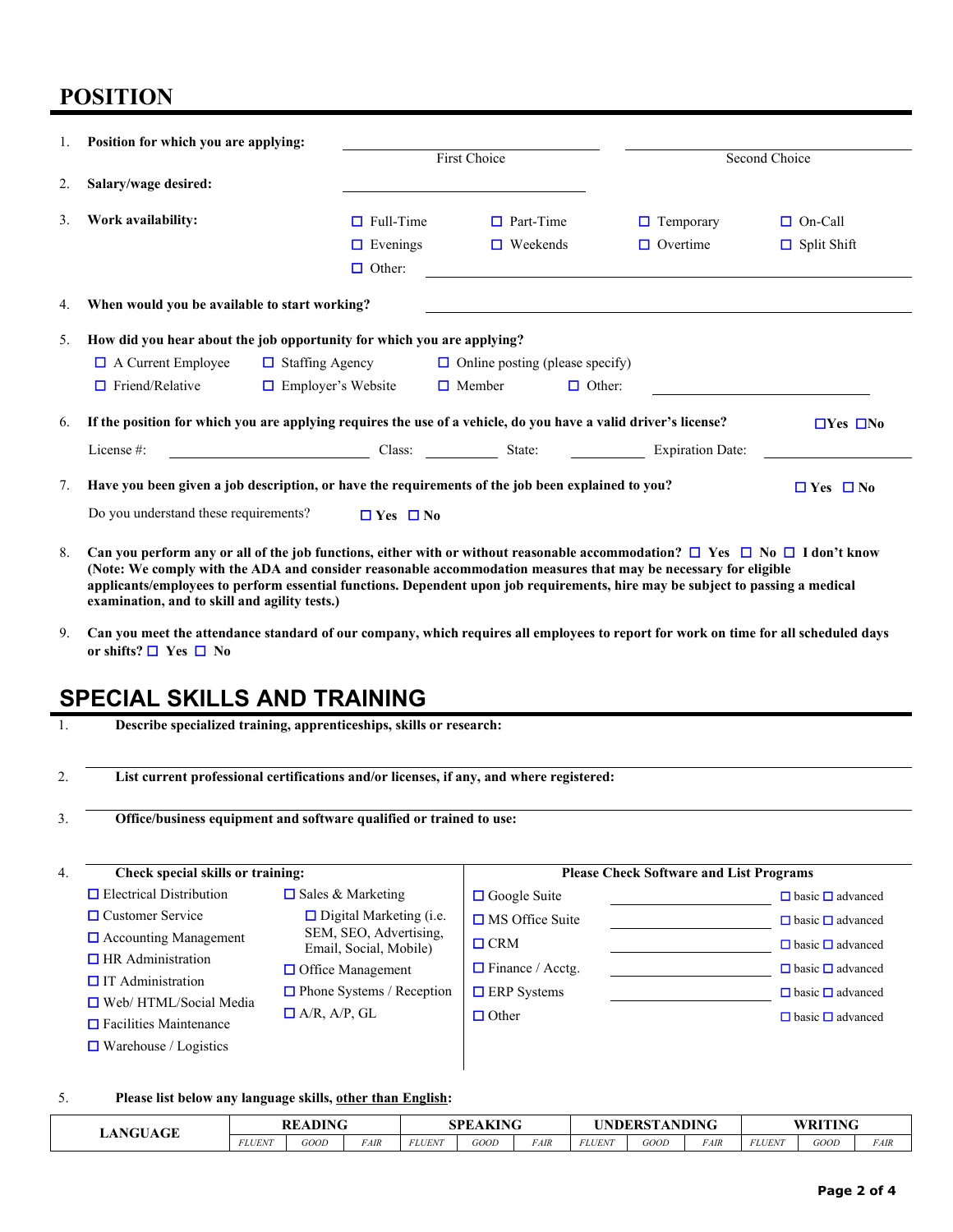|  |  |  |  |  | 0 0 0 0 0 0 0 0 0 0 0 0 0 0 |  |
|--|--|--|--|--|-----------------------------|--|
|  |  |  |  |  |                             |  |

## **EMPLOYMENT EXPERIENCE**

*Directions:* Begin with your present or last job. Be specific and thorough. **Account for all periods of time,** including military experience and periods of unemployment. *Copy this page and create an additional sheet if necessary to account for all work experience since graduation, or the last 10 years from the date of this application.* At the appropriate time, we will make every effort to contact previous supervisors and employers, so the correct telephone numbers are essential.

#### **THE FOLLOWING MUST BE COMPLETED IN DETAIL–** *RESUMES ARE ACCEPTED IN LIEU OF THIS INFORMATION***.**

| Employer            |                                                                       |                  | <b>Dates Employed</b>      | <b>Key Responsibilities</b> |
|---------------------|-----------------------------------------------------------------------|------------------|----------------------------|-----------------------------|
|                     |                                                                       | From             | To                         |                             |
| Address             |                                                                       |                  |                            |                             |
|                     |                                                                       | $\Box$ Full-Time | $Part-Time$                |                             |
| HR Telephone Number | Supervisor's Name, Title                                              |                  |                            |                             |
| Job Title (s)       |                                                                       |                  | <b>Supervisor's Phone#</b> |                             |
| Why?                | Reason for Leaving: $\Box$ Resigned $\Box$ Laid off $\Box$ Discharged |                  |                            |                             |

| Employer            |                                                                       |                  | <b>Dates Employed</b>       | <b>Key Responsibilities</b> |
|---------------------|-----------------------------------------------------------------------|------------------|-----------------------------|-----------------------------|
|                     |                                                                       | From             | To                          |                             |
| Address             |                                                                       |                  |                             |                             |
|                     |                                                                       | $\Box$ Full-Time | $\Box$ Part-Time            |                             |
| HR Telephone Number | Supervisor's Name, Title                                              |                  |                             |                             |
| Job Title           |                                                                       |                  | <b>Supervisor's Phone #</b> |                             |
| Why?                | Reason for Leaving: $\Box$ Resigned $\Box$ Laid off $\Box$ Discharged |                  |                             |                             |

| 3                       | Employer                                                                      |  |                           |                  | <b>Dates Employed</b>       | <b>Key Responsibilities</b> |
|-------------------------|-------------------------------------------------------------------------------|--|---------------------------|------------------|-----------------------------|-----------------------------|
|                         |                                                                               |  |                           | From             | To                          |                             |
|                         | Address                                                                       |  |                           |                  |                             |                             |
|                         |                                                                               |  |                           | $\Box$ Full-Time | $\Box$ Part-Time            |                             |
|                         | HR Telephone Number<br>Supervisor's Name, Title                               |  |                           |                  |                             |                             |
|                         | Job Title                                                                     |  |                           |                  | <b>Supervisor's Phone #</b> |                             |
|                         | Reason for Leaving: $\Box$ Resigned $\Box$ Laid off $\Box$ Discharged<br>Why? |  |                           |                  |                             |                             |
| $\overline{\mathbf{4}}$ | Employer                                                                      |  | Dates Employed<br>from to | Address          |                             | Job Title                   |
| 5                       | Employer                                                                      |  | Dates Employed<br>from to | Address          |                             | Job Title                   |